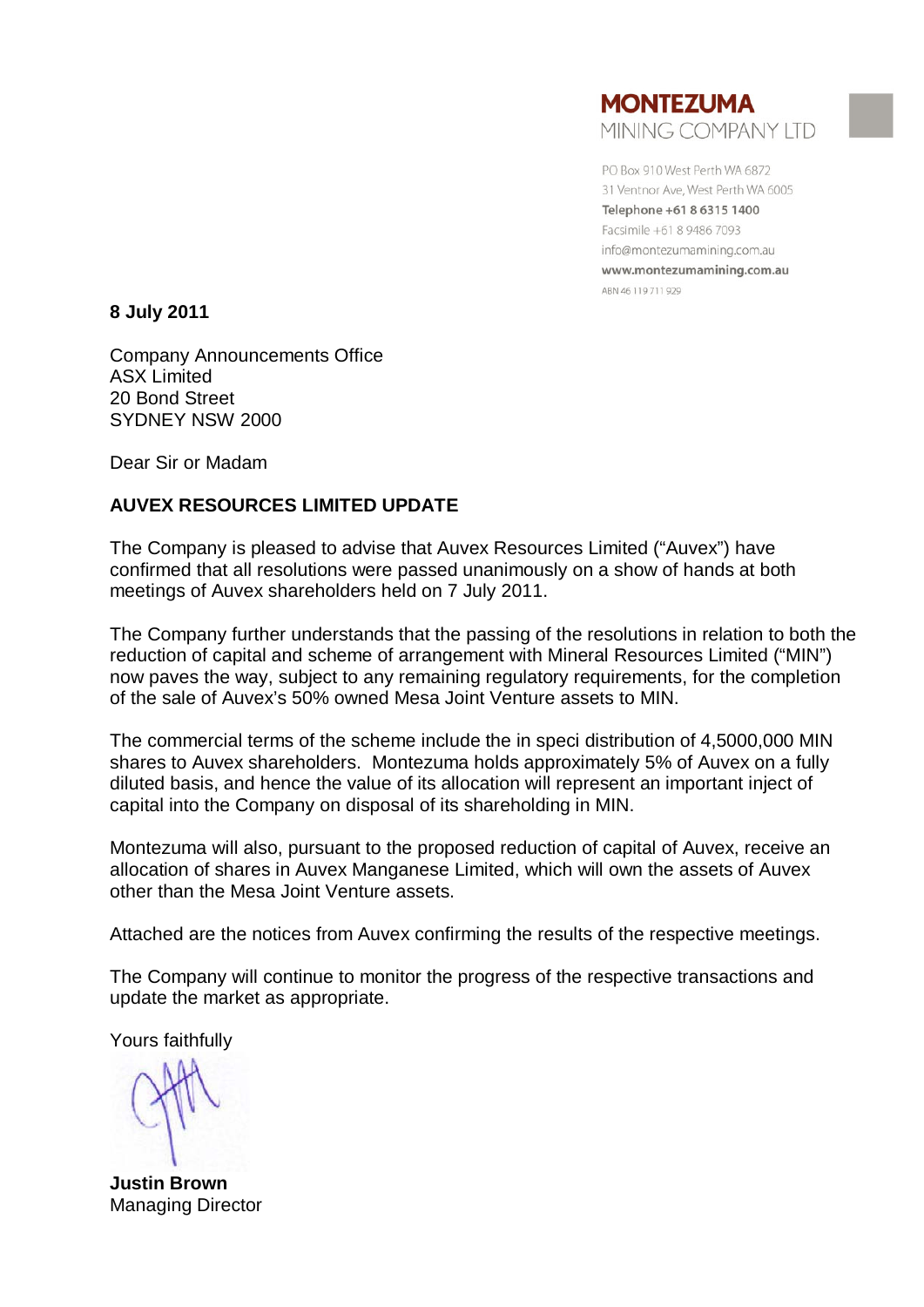

### ABN 80 129 087 832

### **RESULTS OF GENERAL MEETING 7 JULY 2011**

The directors advise that the outcome of the resolution put to the General Meeting held on Thursday 7 July, 2011 was as follows:

#### **Resolution 1: Approval of reduction of capital by way of an 'in specie' distribution**

The resolution was decided and passed on a unanimous show of hands. The total votes cast by proxy were as follows:

| OL |       |  |
|----|-------|--|
|    | 36250 |  |

AB Grow o.

Bernard Crawford **Company Secretary**